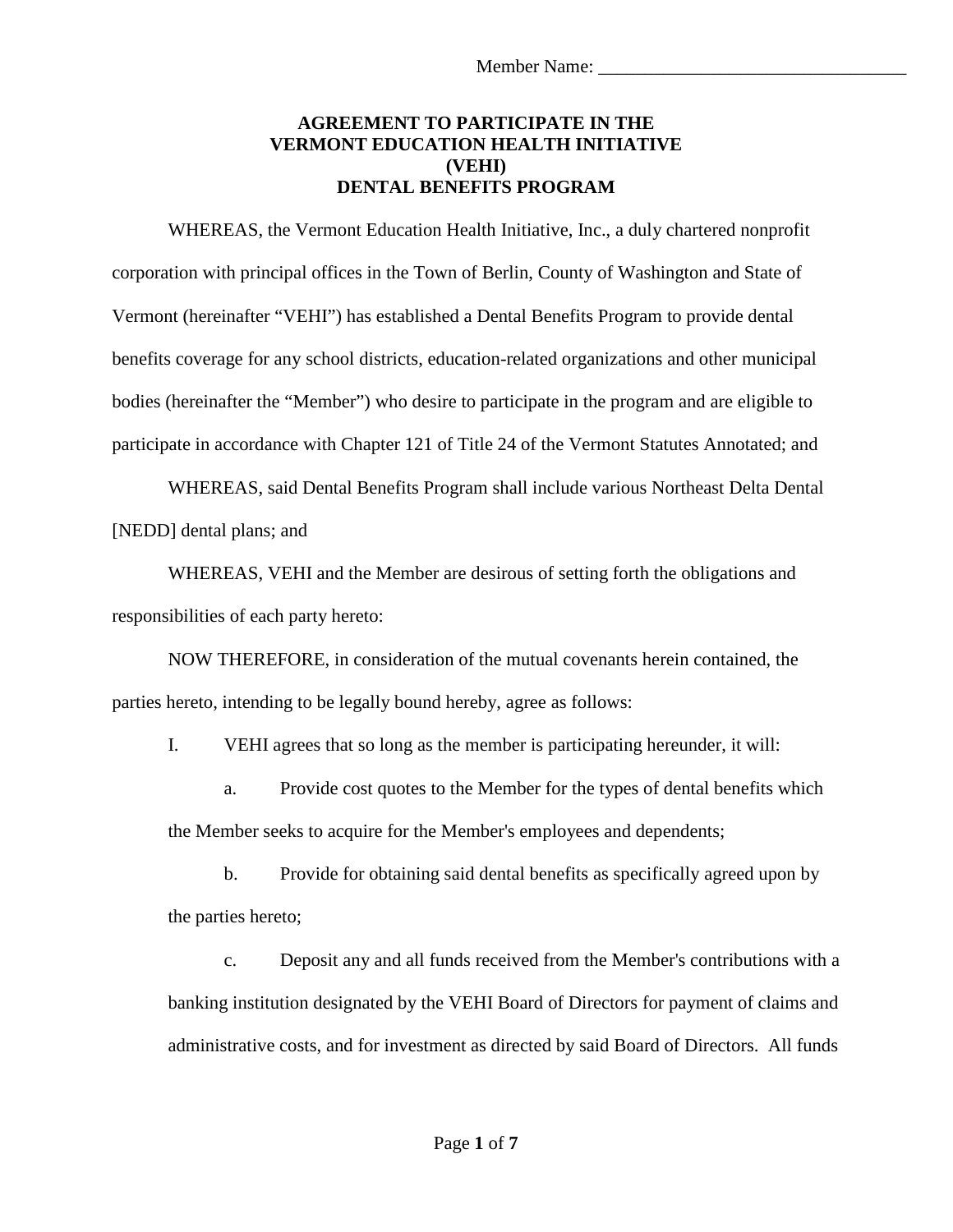received, upon deposit, shall become and remain the sole and exclusive property of VEHI.

d. Provide for claims handling through VEHI itself or VEHI's designee through an Agreement for Administrative Services or like contract as determined to be necessary by the Board of Directors of VEHI;

e. Pay all operational costs incurred by VEHI from contributions received and attributable to the Dental Benefits Program;

f. Supply periodic reports to each Member containing claim payment information in a format and upon such frequency as determined by VEHI;

g. Furnish or cause to be furnished appropriate reporting forms to the member;

h. Invoice Members for immediate payment of the Member's contribution payable in thirty (30) day advance installments;

i. Provide for an annual audit of the Dental Benefits Program through a Certified Public Accounting firm;

j. Make available for the inspection by the members the books and records of VEHI;

k. Reserve the right to require additional or supplemental contributions, in the form of a member assessment, from each participating Member for any fund year in which the initial contributions are inadequate to pay benefits, costs of operation or other expenses of the program. Such additional or supplemental contribution may be assessed for a particular fund year upon any Member who participated in the Dental Benefits Program during such fund year in which there are inadequate contributions, regardless of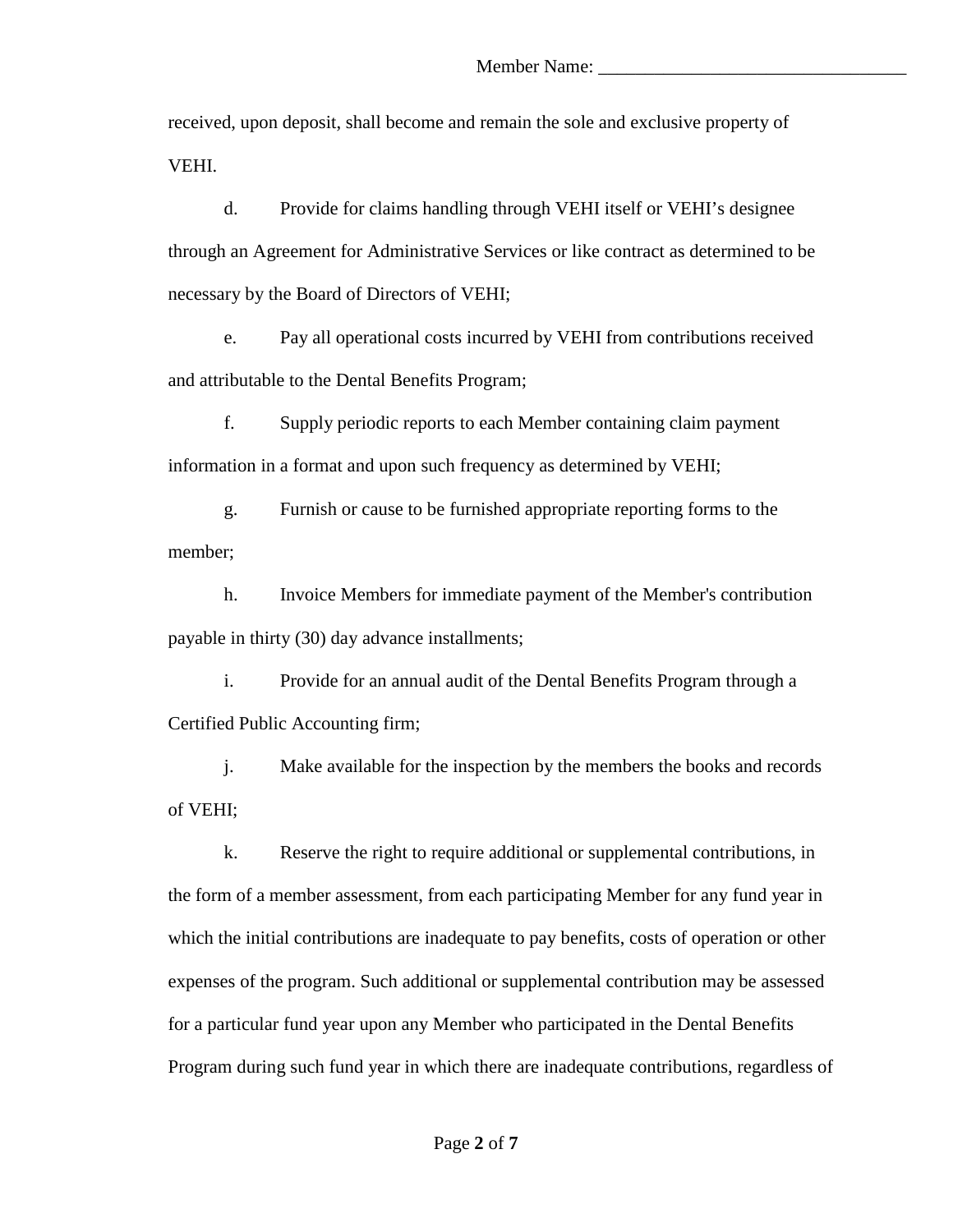whether Member is participating in the Dental Benefits Program at the time of such member assessment.

l. Appoint and designate an Administrator for the VEHI Dental Benefits Program, and grant such Administrator power of attorney to accept service of process on behalf of VEHI, and to act for and bind VEHI and its members in all transactions relating to or arising out of the operation of the Dental Benefits Program; subject to the right of the Board of Directors of VEHI to substitute the Administrator, to revoke the power of attorney and to revoke or amend the duties and obligations of such Administrator;

m. At the request of Member, provide, without unreasonable delay, to any person designated by Member, proof of any benefits and coverages provided by VEHI, including any insurance or reinsurance, deductible levels and the maximum liability which the Association will retain.

II. The member agrees that it will:

a. Enroll in the VEHI Dental Benefits Program for an initial twelve month period and obligate itself to make all required contributions upon receipt of invoice statements from VEHI during said twelve month period based upon the type of coverage(s) provided, and the number of employees and dependents included;

b. Continue to participate in the program for successive one-year renewal terms thereafter and make all required contributions, upon receipt of invoice statements from VEHI, except that Member may terminate this Agreement and discontinue participation during such renewal term, provided that Member provides notice of termination and withdrawal to VEHI, in writing, at least ninety (90) days prior to the termination date;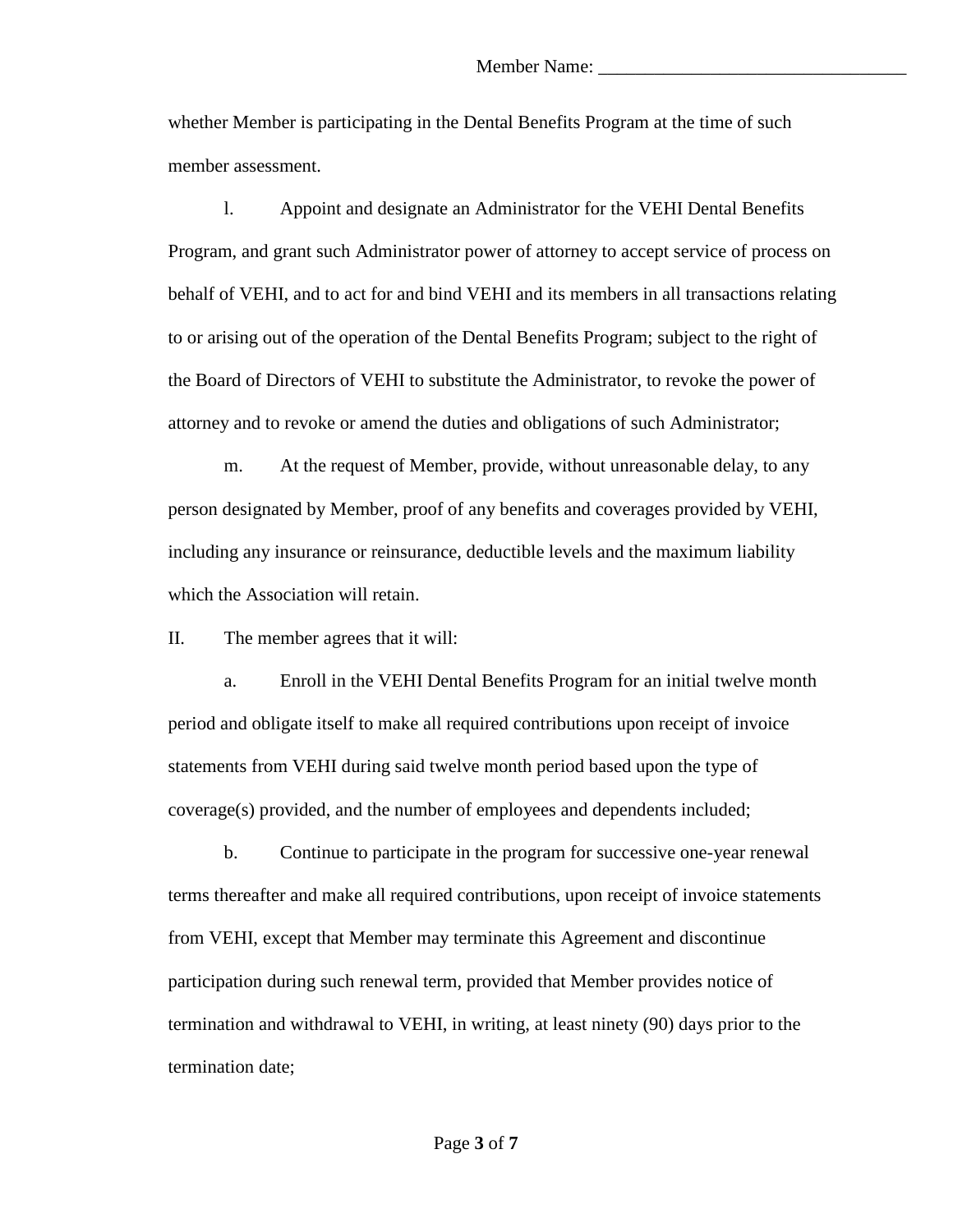c. Undertake and implement any and all procedures, required form reporting and reasonable requests made by VEHI;

d. Appoint a Plan Coordinator for contact by or with VEHI's Administrator or VEHI designees to fulfill the purposes of this Agreement and to agree to be bound by the acts or decisions of said Administrator or designee;

e. By signing this Agreement, the Member does appoint VEHI and its agents or designees as its attorney in fact and empowers VEHI thereby to act in the member's stead and behalf to do all acts and engage in all matters necessary to the processing and payment of claims;

f. Attend all necessary training sessions.

III. Member acknowledges and represents that Member is an incorporated public school district, a town or union school district, a supervisory union, or is otherwise qualified and eligible to participate as a member of an intermunicipal insurance association pursuant to Chapter 121 of Title 24 of the Vermont Statutes Annotated.

IV. For so long as Member is actively participating in the VEHI Dental Benefits Program and has in force an Agreement to Participate in the VEHI Dental Benefits Program, Member shall be entitled to vote for and elect the Board of Directors of VEHI at an annual or special meeting called for such purpose.

V. VEHI and Member acknowledge and agree that **Exhibit A**, attached hereto and incorporated herein, sets forth all available dental benefits plans and coverages under the VEHI Dental Benefits Program, including descriptions of coverage; the amount of deductible per claim or in the aggregate; and the maximum amount of coverage available. Such coverages are effective from July 1, 20\_\_ until June 30, 20\_\_. Any changes in benefits and coverages will be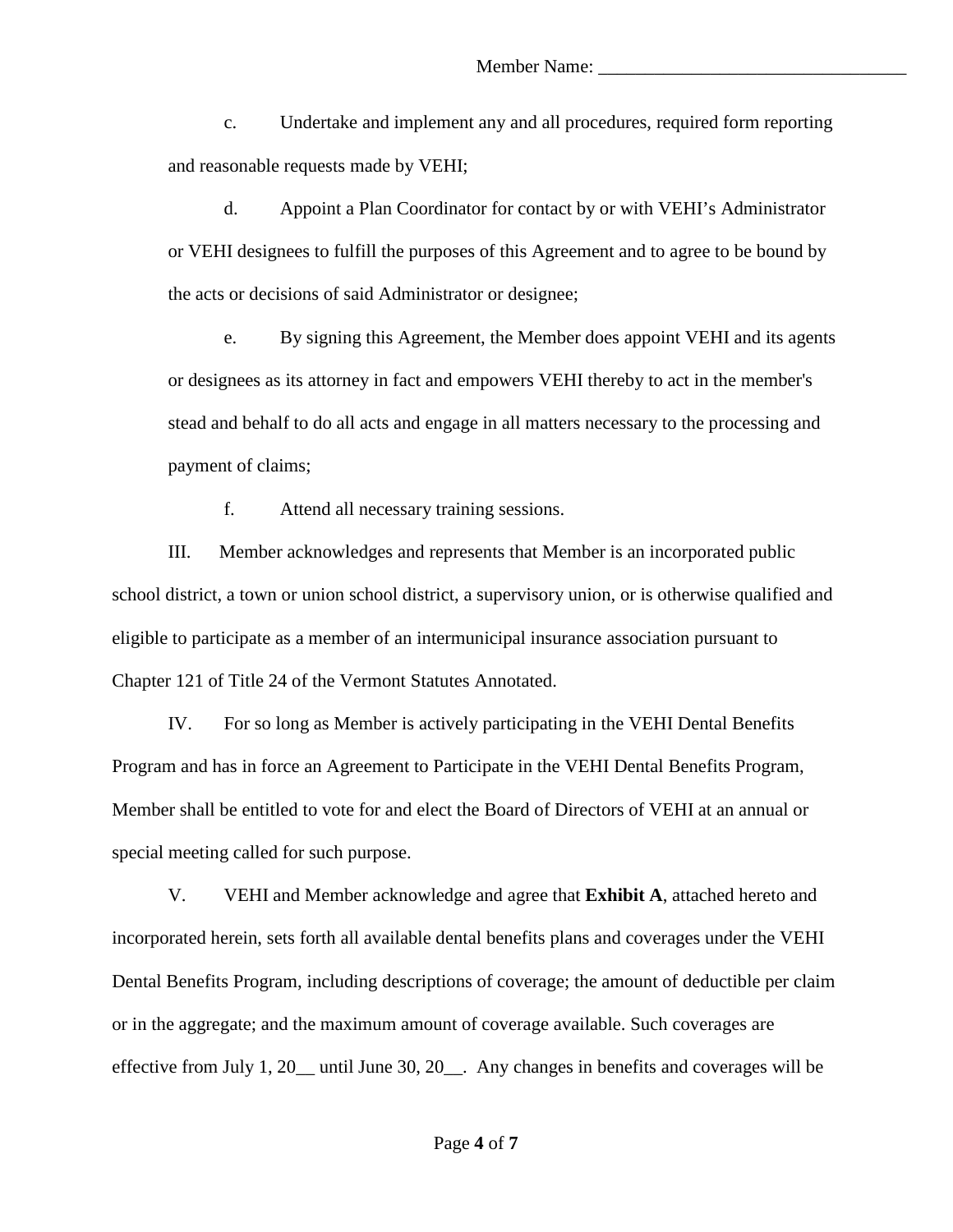conveyed to Member in writing as soon as changes are finalized and in no event later than 30 days before the effective date of such changes.

VI. VEHI and Member acknowledge and agree that **Exhibit B**, attached hereto and incorporated herein, sets forth the amount of Contributions for new Members without any prior dental coverage. New Members with prior dental coverage through another, unaffiliated carrier will be rated based on their claims experience with such carrier. After completion of the first year of membership in the VEHI Dental Program, Members shall be rated annually based on claims experience within the VEHI program on a Supervisory Union/District basis. Such rates will be based upon actual prior claims experience, actuarially projected claims expense for the upcoming plan year and the need for the program to maintain adequate fund balance to meet all its obligations.

Members will be provided written notification of rates for each one year coverage period no later than 90 days before the effective date of such new rates.

The amount of monthly Member contribution will be calculated by NEDD based upon the actual enrollment in each member plan.

Additional assessments may be made in the event of the inability of the program to meet its financial obligations in any fund year. Such assessments will require the approval of the Department of Financial Regulation.

VII. The Vermont School Boards Insurance Trust and the Vermont- National Education Association shall be Service Agents of the Program. VEHI and Member acknowledge and agree that **Exhibit C**, attached hereto and incorporated herein, sets forth the services provided by each of the Agents.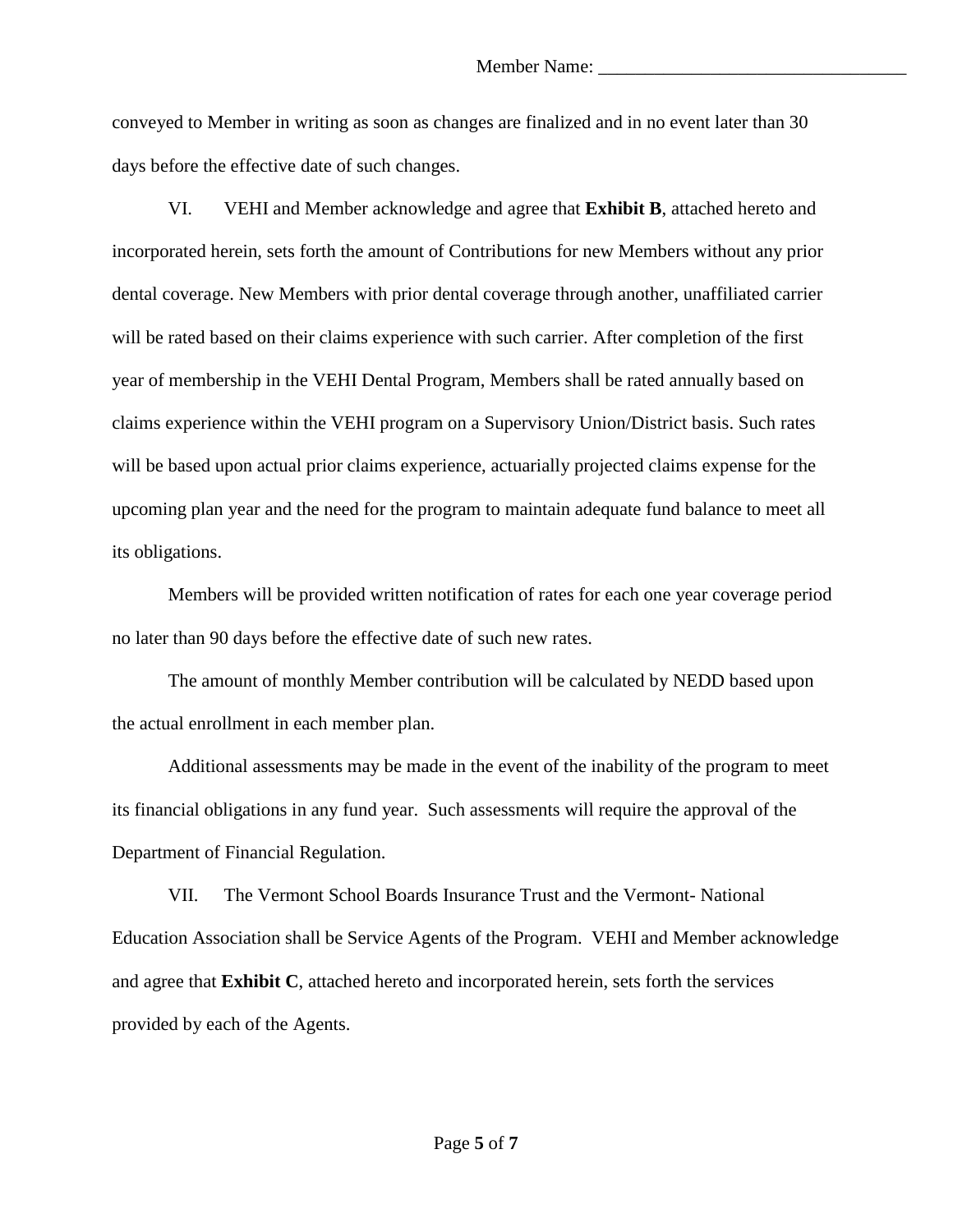VIII. The effective date initiating the obligations and rights of the parties to this Agreement shall commence upon the date stated herein and upon receipt by VEHI of Members' Contribution, payable in advance in accordance with the terms of the insuring agreements. Failure by Member to pay Contributions as required shall automatically terminate this Agreement and void Member's rights upon written notice to Member, such written notice to be provided to Member at least fifteen (15) days in advance of such termination. Member may also be terminated for failure to comply with the terms and conditions of this Agreement or for other sufficient cause that is substantially detrimental to the program. Termination under such circumstances shall only occur upon two-thirds majority vote of the VEHI Board of Directors. The effective date of such termination shall be the end of the fiscal year (June 30), provided that Member has receive written notice of such termination at least ninety (90) days in advance of the effective date of termination. In the event of such termination, VEHI shall continue to be liable for any and all claims that would otherwise be covered and incurred by Member while Member was in full compliance with this Agreement.

IX. This Agreement and its exhibits contain the entire understanding of the parties with respect to the respective rights and obligations of the parties set forth herein. This Agreement supplants and supersedes any existing agreements between the parties covering the same subject matter.

X. IN THE EVENT OF DEFAULT BY THE MEMBER AS SPECIFIED IN SECTION VIII HEREOF, OR TERMINATION AS SPECIFIED IN SECTION II(b) HEREOF, ALL CONTRIBUTIONS MADE BY THE MEMBER SHALL REMAIN THE SOLE PROPERTY OF VEHI AND THE MEMBER SHALL HAVE NO RIGHTS THEREIN.

XI. DISCLOSURE NOTICE: This Agreement is an intermunicipal insurance agreement and is not protected against default due to insolvency. Members and persons filing